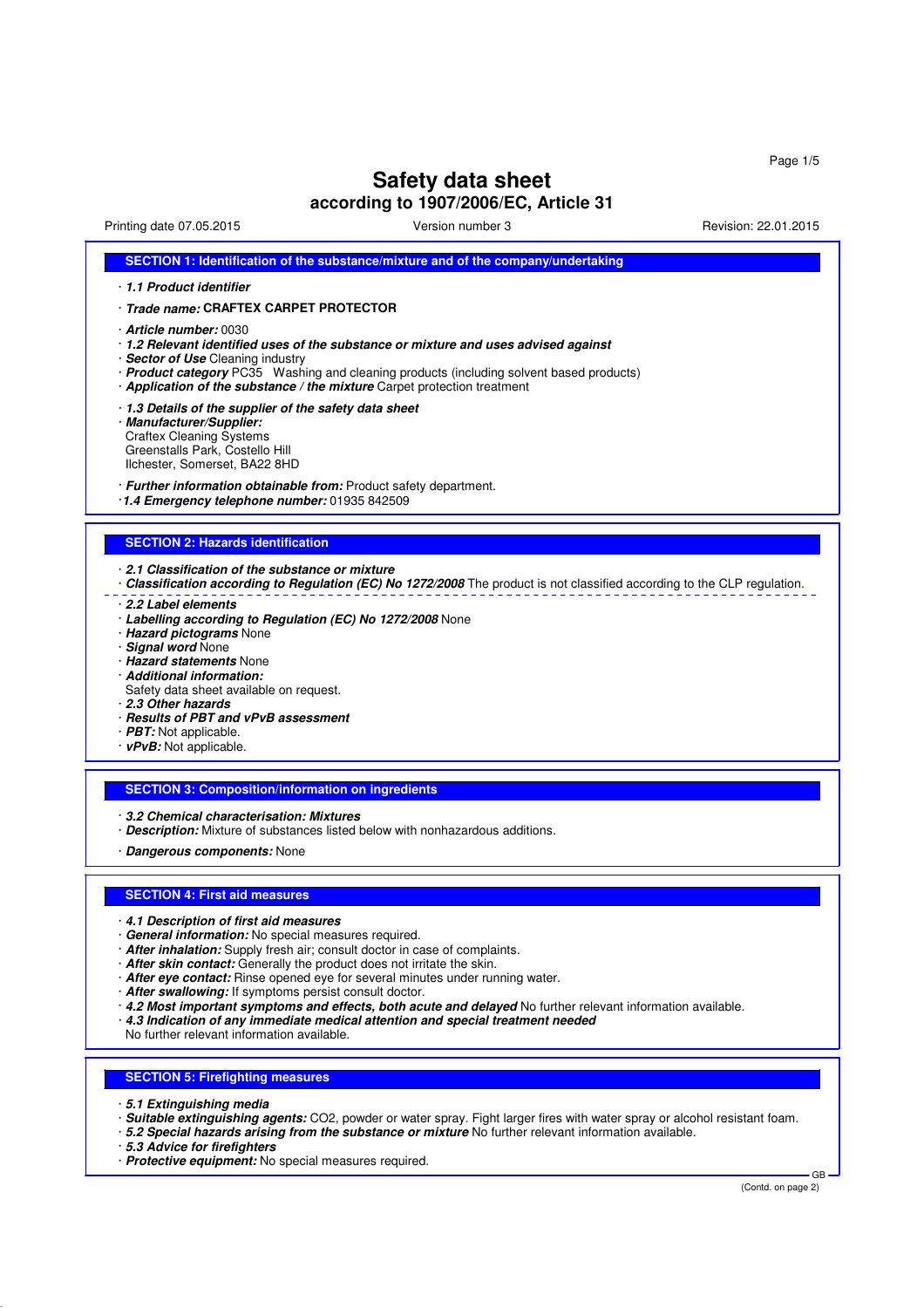Printing date 07.05.2015 **Principal and COVID-100** Version number 3 Revision: 22.01.2015

(Contd. of page 1)

**Trade name: CRAFTEX CARPET PROTECTOR**

### **SECTION 6: Accidental release measures**

- · **6.1 Personal precautions, protective equipment and emergency procedures** Not required.
- · **6.2 Environmental precautions:**
- Dilute with plenty of water.
- Do not allow to enter sewers/ surface or ground water.
- · **6.3 Methods and material for containment and cleaning up:**
- Absorb with liquid-binding material (sand, diatomite, acid binders, universal binders, sawdust).
- · **6.4 Reference to other sections**
- No dangerous substances are released.
- See Section 7 for information on safe handling.
- See Section 8 for information on personal protection equipment.
- See Section 13 for disposal information.

#### **SECTION 7: Handling and storage**

· **7.1 Precautions for safe handling** No special measures required.

- · **Information about fire and explosion protection:** No special measures required.
- · **7.2 Conditions for safe storage, including any incompatibilities**
- · **Storage:**
- · **Requirements to be met by storerooms and receptacles:** No special requirements.
- · **Information about storage in one common storage facility:** Not required.
- · **Further information about storage conditions:** Do not allow to freeze.
- · **7.3 Specific end use(s)** No further relevant information available.

#### **SECTION 8: Exposure controls/personal protection**

· **Additional information about design of technical facilities:** No further data; see item 7.

- · **8.1 Control parameters**
- · **Ingredients with limit values that require monitoring at the workplace:**
- The product does not contain any relevant quantities of materials with critical values that have to be monitored at the workplace.
- · **Additional information:** The lists valid during the making were used as basis.
- · **8.2 Exposure controls**
- · **Personal protective equipment:**
- · **General protective and hygienic measures:**
- The usual precautionary measures are to be adhered to when handling chemicals.
- · **Respiratory protection:** Not required.
- · **Protection of hands:**
- The glove material has to be impermeable and resistant to the product/ the substance/ the preparation.

Due to missing tests no recommendation to the glove material can be given for the product/ the preparation/ the chemical mixture.

Selection of the glove material on consideration of the penetration times, rates of diffusion and the degradation

· **Material of gloves**

The selection of the suitable gloves does not only depend on the material, but also on further marks of quality and varies from manufacturer to manufacturer. As the product is a preparation of several substances, the resistance of the glove material can not be calculated in advance and has therefore to be checked prior to the application.

· **Penetration time of glove material**

The exact break through time has to be found out by the manufacturer of the protective gloves and has to be observed. · **Eye protection:** Goggles recommended.

**SECTION 9: Physical and chemical properties** · **9.1 Information on basic physical and chemical properties** · **General Information**

· **Appearance:**

| Form:          | Liauid  |
|----------------|---------|
| <i>Colour:</i> | White   |
| · Odour:       | Acrylic |

(Contd. on page 3)

GB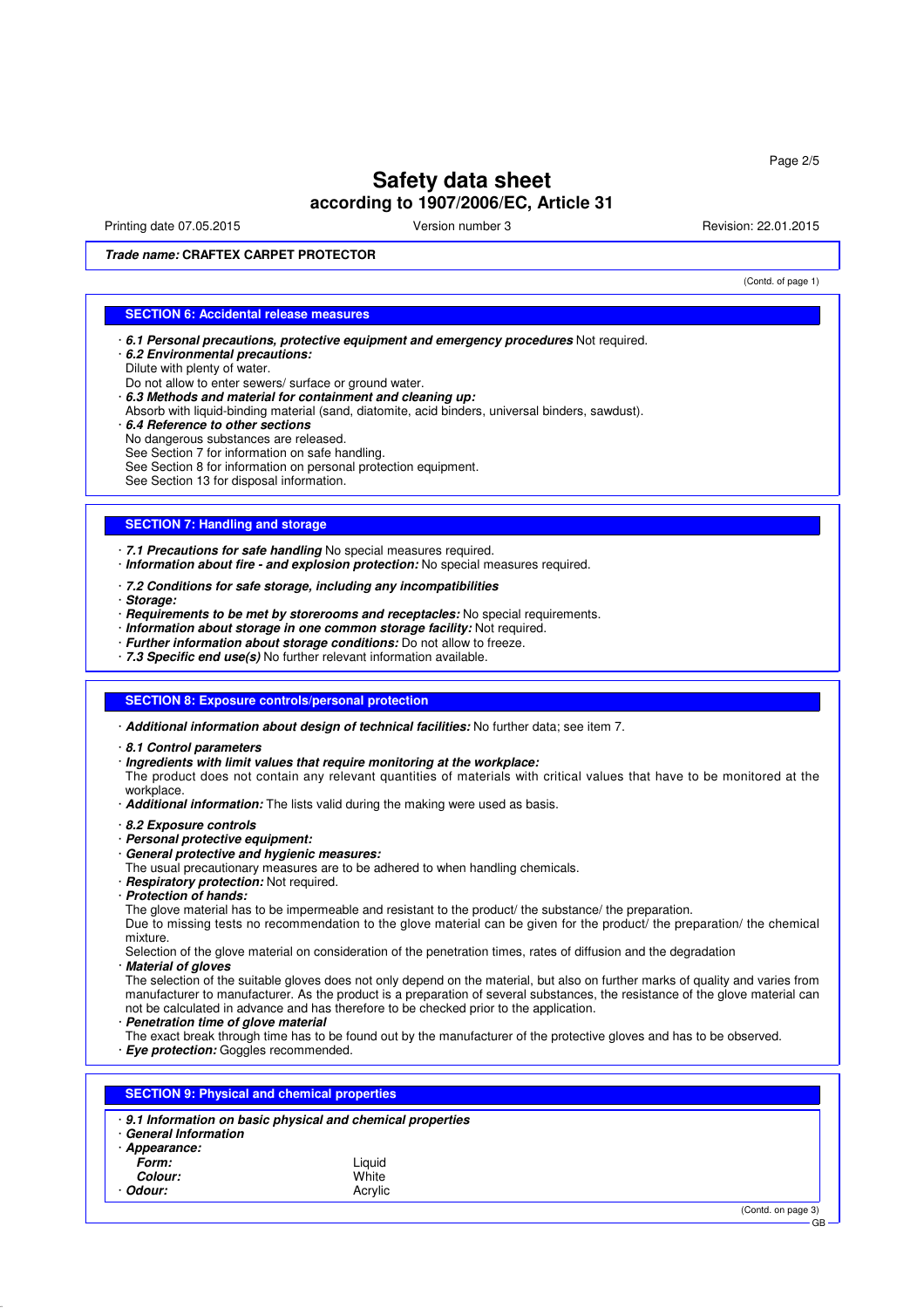Printing date 07.05.2015 **Version number 3** Version number 3 Revision: 22.01.2015

**Trade name: CRAFTEX CARPET PROTECTOR**

|                                                                                            | (Contd. of page 2)                                                       |
|--------------------------------------------------------------------------------------------|--------------------------------------------------------------------------|
| <b>Odour threshold:</b>                                                                    | Not determined.                                                          |
| · pH-value at 20 ℃:                                                                        | 6                                                                        |
| Change in condition<br>Melting point/Melting range:<br><b>Boiling point/Boiling range:</b> | Undetermined.<br>100 °C                                                  |
| · Flash point:                                                                             | Not applicable.                                                          |
| · Flammability (solid, gaseous):                                                           | Not applicable.                                                          |
| · Ignition temperature:                                                                    |                                                                          |
| <b>Decomposition temperature:</b>                                                          | Not determined.                                                          |
| Self-igniting:                                                                             | Product is not selfigniting.                                             |
| Danger of explosion:                                                                       | Product does not present an explosion hazard.                            |
| <b>Explosion limits:</b><br>Lower:<br><b>Upper:</b>                                        | Not determined.<br>Not determined.                                       |
| Vapour pressure:                                                                           | Not determined.                                                          |
| Density:<br>· Relative density<br>Vapour density<br>· Evaporation rate                     | Not determined.<br>Not determined.<br>Not determined.<br>Not determined. |
| Solubility in / Miscibility with<br>water:                                                 | Fully miscible.                                                          |
| · Partition coefficient (n-octanol/water): Not determined.                                 |                                                                          |
| <b>Viscosity:</b><br>Dynamic:<br>Kinematic:                                                | Not determined.<br>Not determined.                                       |
| Solvent content:<br>Organic solvents:<br>9.2 Other information                             | 0.0%<br>No further relevant information available.                       |

#### **SECTION 10: Stability and reactivity**

· **10.1 Reactivity**

· **10.2 Chemical stability**

- · **Thermal decomposition / conditions to be avoided:** No decomposition if used according to specifications.
- · **10.3 Possibility of hazardous reactions** No dangerous reactions known.

· **10.4 Conditions to avoid** No further relevant information available.

- · **10.5 Incompatible materials:** No further relevant information available.
- · **10.6 Hazardous decomposition products:** No dangerous decomposition products known.

## **SECTION 11: Toxicological information**

· **11.1 Information on toxicological effects**

· **Acute toxicity:**

· **Primary irritant effect:**

· **on the skin:** No irritant effect.

· **on the eye:** No irritating effect.

- · **Sensitisation:** No sensitising effects known.
- · **Additional toxicological information:**

The product is not subject to classification according to the calculation method of the General EU Classification Guidelines for Preparations as issued in the latest version.

When used and handled according to specifications, the product does not have any harmful effects to our experience and the information provided to us. GB

(Contd. on page 4)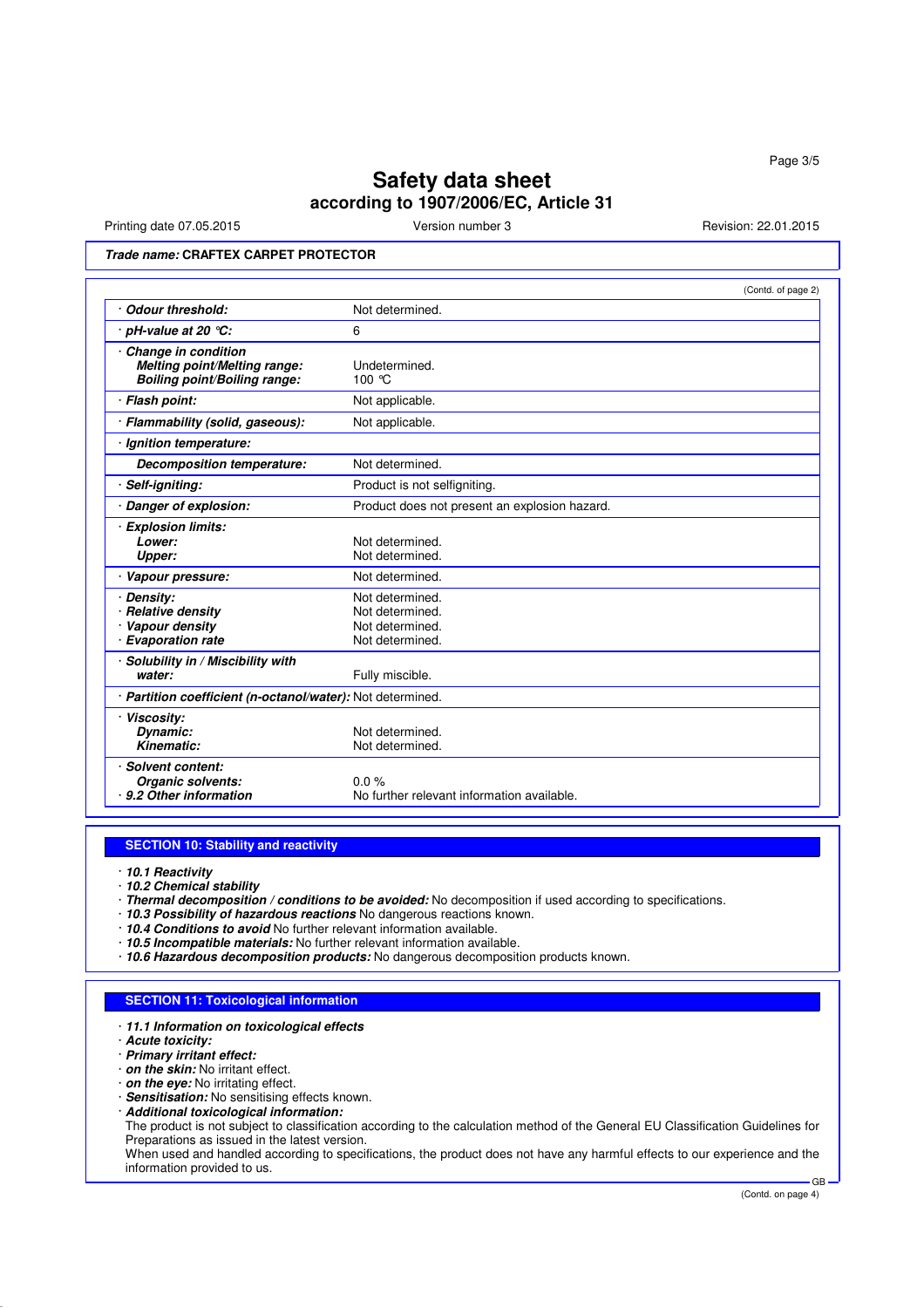Printing date 07.05.2015 **Version number 3** Revision: 22.01.2015 **Revision: 22.01.2015** 

(Contd. of page 3)

**Trade name: CRAFTEX CARPET PROTECTOR**

#### **SECTION 12: Ecological information**

- · **12.1 Toxicity**
- · **Aquatic toxicity:** No further relevant information available.
- · **12.2 Persistence and degradability** No further relevant information available.
- · **12.3 Bioaccumulative potential** No further relevant information available.
- · **12.4 Mobility in soil** No further relevant information available.
- · **Additional ecological information:**
- · **General notes:**
- Water hazard class 1 (German Regulation) (Self-assessment): slightly hazardous for water

Do not allow undiluted product or large quantities of it to reach ground water, water course or sewage system.

- · **12.5 Results of PBT and vPvB assessment**
- · **PBT:** Not applicable.
- · **vPvB:** Not applicable.

· **12.6 Other adverse effects** No further relevant information available.

## **SECTION 13: Disposal considerations**

- · **13.1 Waste treatment methods**
- · **Recommendation** Smaller quantities can be disposed of with household waste.
- · **Uncleaned packaging:**
- · **Recommendation:** Disposal must be made according to official regulations.
- · **Recommended cleansing agents:** Water, if necessary together with cleansing agents.

| <b>SECTION 14: Transport information</b>                                        |                 |
|---------------------------------------------------------------------------------|-----------------|
| 14.1 UN-Number<br>· ADR, ADN, IMDG, IATA                                        | None            |
| 14.2 UN proper shipping name<br>· ADR, ADN, IMDG, IATA                          | None            |
| 14.3 Transport hazard class(es)                                                 |                 |
| · ADR, ADN, IMDG, IATA<br>· Class                                               | None            |
| 14.4 Packing group<br>· ADR, IMDG, IATA                                         | None            |
| 14.5 Environmental hazards:<br>· Marine pollutant:                              | No              |
| 14.6 Special precautions for user                                               | Not applicable. |
| 14.7 Transport in bulk according to Annex II of<br>MARPOL73/78 and the IBC Code | Not applicable. |
| · UN "Model Regulation":                                                        |                 |

#### **SECTION 15: Regulatory information**

- · **15.1 Safety, health and environmental regulations/legislation specific for the substance or mixture** No further relevant information available.
- · **15.2 Chemical safety assessment:** A Chemical Safety Assessment has not been carried out.

#### **SECTION 16: Other information**

This information is based on our present knowledge. However, this shall not constitute a guarantee for any specific product features and shall not establish a legally valid contractual relationship.

· **Department issuing MSDS:** Product safety department.

· **Abbreviations and acronyms:**

ADR: Accord européen sur le transport des marchandises dangereuses par Route (European Agreement concerning the International Carriage of Dangerous Goods by Road) (Contd. on page 5)